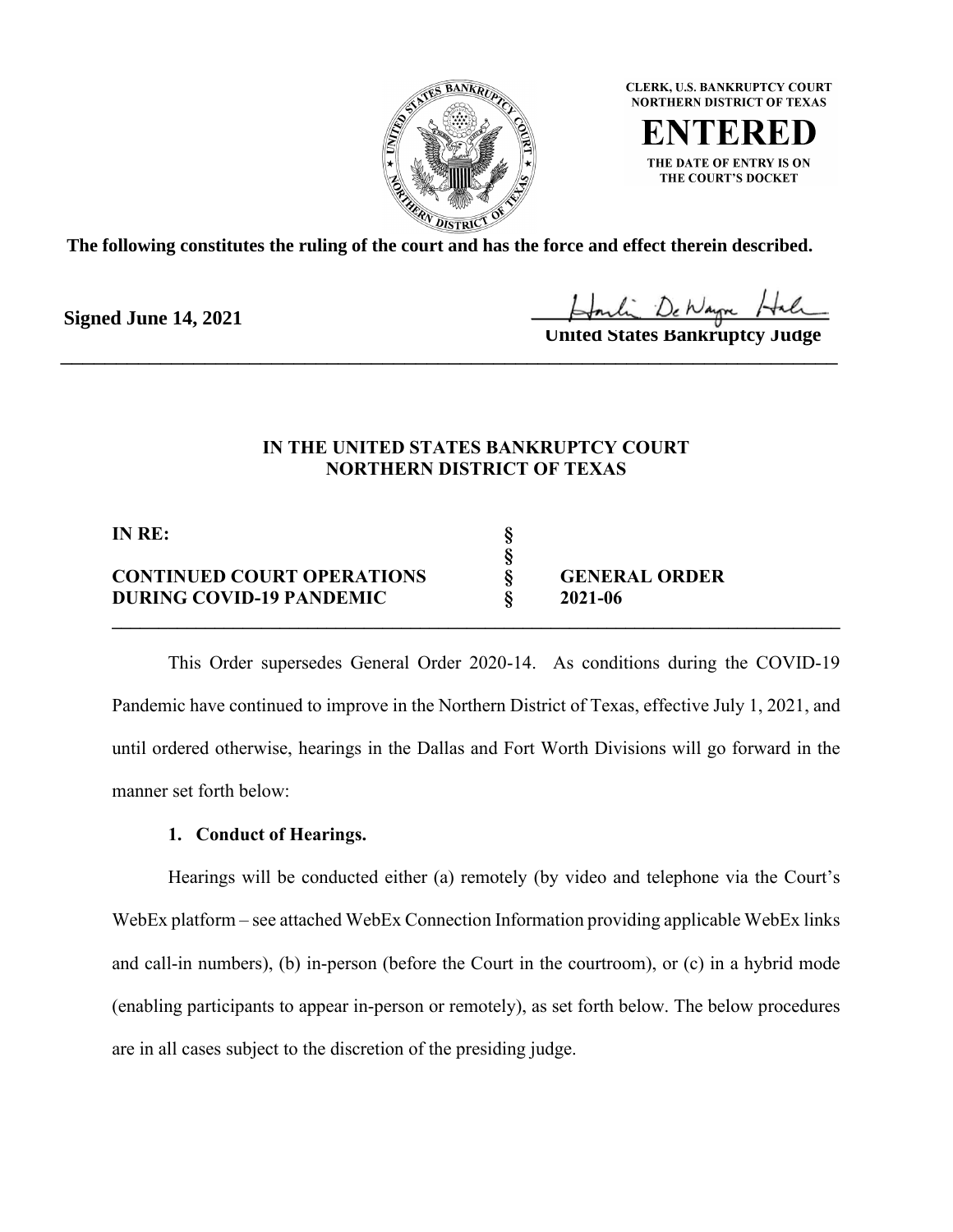**a. Remote Hearings.** Due to continued travel restrictions and health concerns, the following types of hearings will be conducted by the Court remotely with no in-person attendance permitted: (i) all hearings in Complex Chapter 11 Cases; (ii) all "First-Day" hearings in all types of Chapter 11 cases; (iii) all hearings involving matters set on the Chapter 13 Trustees' monthly contested Chapter 13 hearing dockets; (iv) all preliminary hearings on Motions to Lift the Stay; (v) all hearings on Motion to Extend or Impose the Stay; and (vi) all hearings set on an emergency basis; provided that upon timely request made to the Court, the Court may, in its discretion, authorize any of the foregoing types of hearings to be conducted in an in-person or hybrid mode instead of remotely if all affected parties have consented to the alternative mode (in which case all participants at the hearing must comply with all of the requirements applicable to the alternative mode so authorized).

**b. In-Person Hearings**. The following types of hearings will be conducted by the Court in-person with no remote attendance permitted: (i) all hearings and trials in adversary proceedings, and (ii) all final hearings on Motions to Lift the Stay; provided that upon timely request made to the Court, the Court may, in its discretion, authorize any of the foregoing types of hearings to be conducted remotely or in a hybrid mode instead of in-person if all affected parties have consented to the alternative mode (in which case all participants at the hearing must comply with all of the requirements applicable to the alternative mode so authorized).

**c. Hybrid Hearings**. All other types of hearings not identified in ¶ 1.a. and ¶ 1.b. above, will be conducted by the Court in a hybrid mode, where participants will be allowed to participate either remotely or in-person; provided that upon timely request made to the Court, the Court may, in its discretion, authorize any such hearing to be conducted remotely only or in an inperson only mode if all affected parties have consented to the alternative mode (in which case all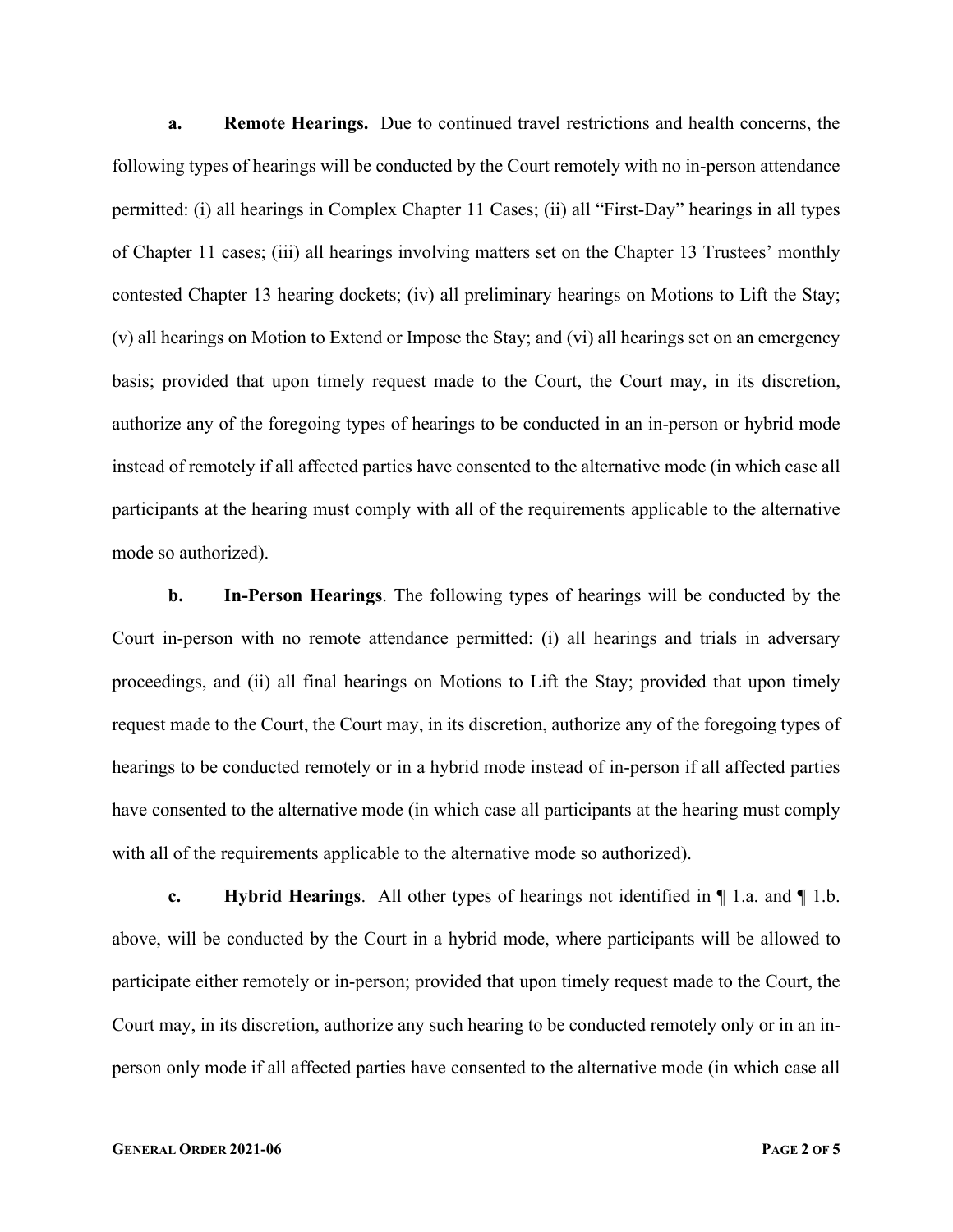participants at the hearing must comply with all of the requirements applicable to the alternative mode so authorized).

The Court does not guarantee that computer connectivity or telephonic service will not be interrupted during the course of any hearing. If the hearing is being conducted in a hybrid mode, those who elect to participate remotely do so at their own risk, understanding that except in extremely rare circumstances the Court will not entertain a request for continuance of the hearing based upon technological failure or any disadvantage experienced on account of an election to attend remotely instead of in-person.

#### **2. Exhibits and Demonstrative Aids**.

For all hearings conducted remotely or in a hybrid mode, all exhibits must be filed on the docket of the case or adversary proceeding, as applicable, by no later than the date that they are required to be exchanged pursuant to the Court's Local Rules or any applicable scheduling order. To comply with such requirement, any party intending to introduce documentary evidence at the hearing must file an exhibit list in the case using the "notice" or "list (witness/exhibit/generic)" event in ECF, with a true and correct copy of each designated exhibit filed as a separate, individual attachment thereto, so that the Court and all participants have ready access to all designated exhibits. For voluminous exhibits, please consult the presiding judge's local exhibit requirements or contact the courtroom deputy, as it may be necessary for you to provide the Court with an exhibit notebook or electronic file in advance of the hearing. For any witness who is to be called to testify remotely, the party calling the witness is responsible for supplying the witness or counsel, as appropriate, with paper copies of all designated exhibits prior to the hearing. Demonstrative aids and Power Points should also be filed prior to the hearing, if possible.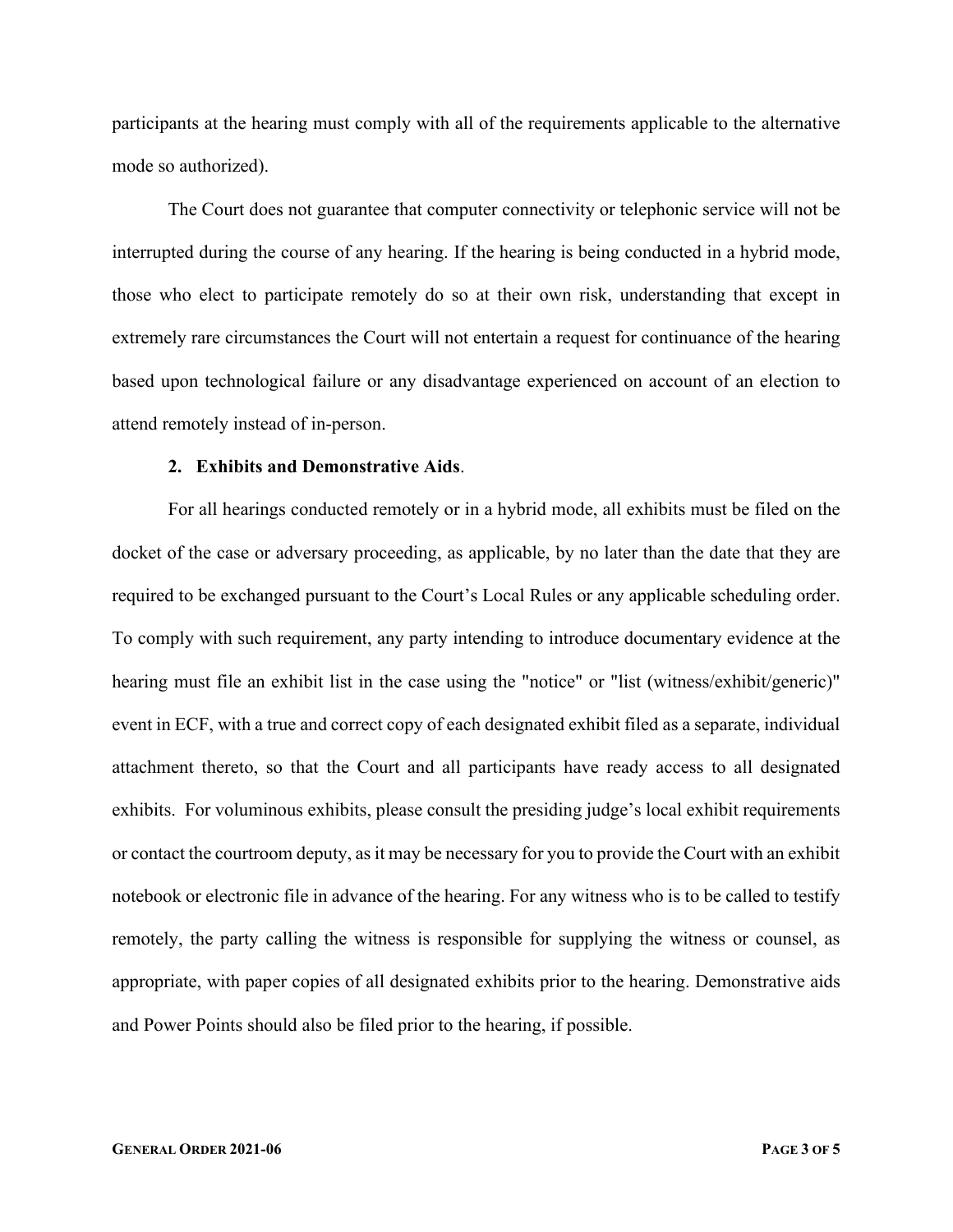Participants should contact the appropriate courtroom deputy for each judge if they have any questions regarding the format, exhibits, or any other requirements for hearings.

For all hearings in the Abilene, Amarillo, Lubbock, San Angelo, and Wichita Falls Divisions, please refer to the individual pages on our website for **Judge Jones and Judge Hale**.

#### **IT IS SO ORDERED.**

###END OF ORDER###